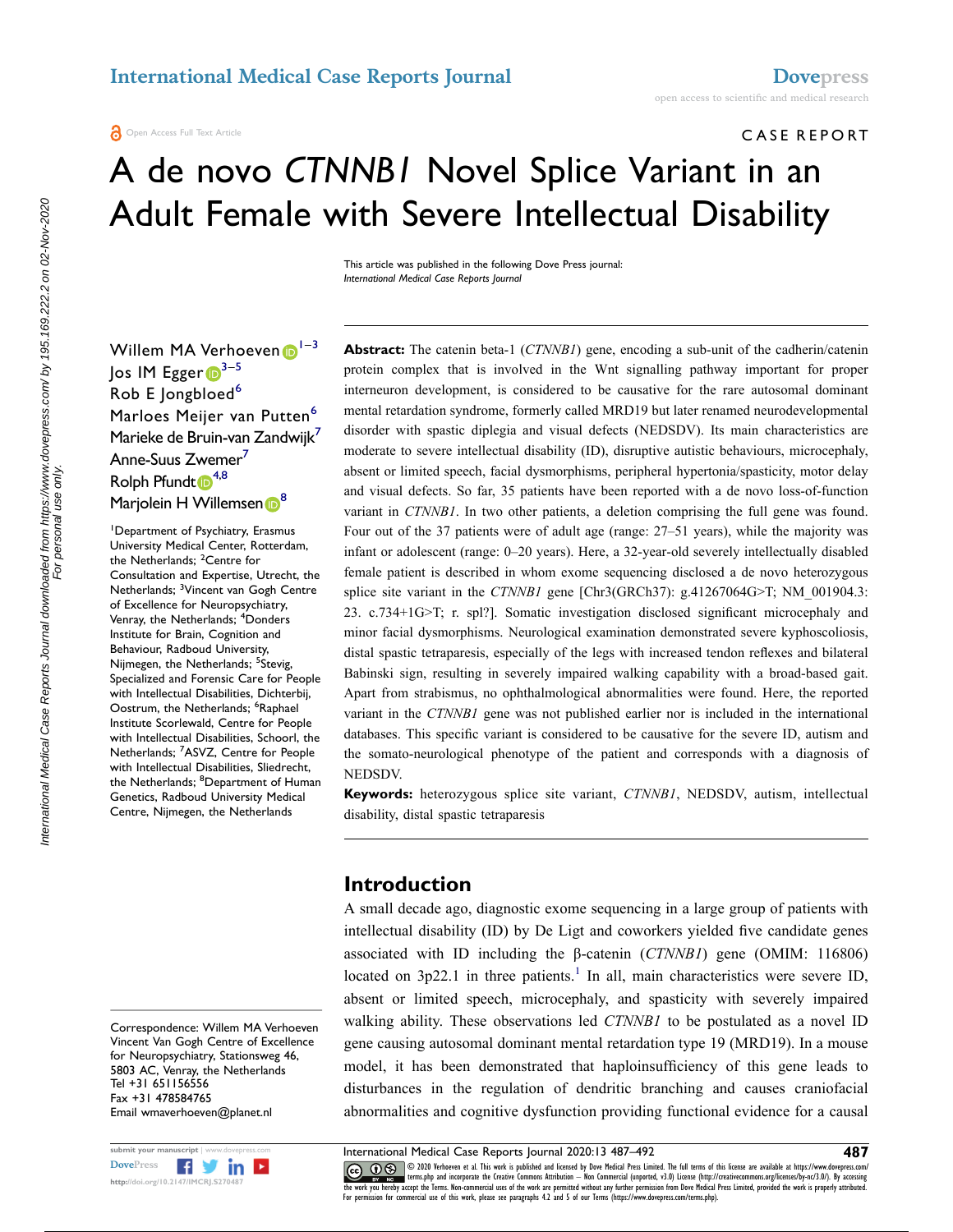<span id="page-1-0"></span>relation between haploinsufficiency of *CTNNB1* and the corresponding ID phenotype in humans.<sup>[2](#page-4-1)</sup>

<span id="page-1-3"></span><span id="page-1-2"></span>So far, 35 patients have been reported with a (de novo) loss-of-function variant of *CTNNB1*. [1](#page-4-0)–[6](#page-4-2) In two other patients, a deletion comprising the full gene was found.<sup>3,7</sup> Four out of this total of 37 patients were of adult age (27, 27, 29, and 51 years) while the majority were infant or adolescent (age range: 0–20 years). By systematic analysis of the earlier findings on clinical features, Kuechler and coworkers also identified multiple ocular abnormalities such as strabismus and hyperopia often to be present.<sup>3</sup> Therefore, the MRD19 syndrome was renamed into neurodevelopmental disorder with spastic diplegia and visual defects (NEDSDV; OMIM: #615075). Findings on retinal detachment and proliferative vitreoretinopathy in a very limited number of patients seem to corroborate this. $8,9$  $8,9$ 

<span id="page-1-4"></span>Summarizing, main clinical features in patients with *CTNNB1*-haploinsufficiency comprise moderate to severe ID, behavioural abnormalities including autistic traits, microcephaly, craniofacial dysmorphisms, truncal hypotonia, peripheral hypertonia/spasticity, motor delay, speech impairment and visual defects.<sup>[3](#page-4-3)</sup>

<span id="page-1-1"></span>We here report in detail the developmental trajectory of a 32-years-old intellectually disabled adult female, who was referred for the assessment and treatment of persistent severe challenging behaviours.

# **Patients and Methods** Ethical Aspects

Assessments were performed at the Raphael Institute Scorlewald, Centre for People with Intellectual Disabilities, in Schoorl, the Netherlands under supervision of consultants from the Dutch Centre for Consultation and Expertise, Utrecht, The Netherlands, that provided ethical approval for publication (CCE Directorate Approval letter #01082020). In addition, both parents gave written informed consent for publication including the picture of the patient (consent form dated April 2020). Both approval letters were provided to the Editorial Board.

### Case Description

The patient is the second child of non-consanguineous healthy parents. Pregnancy and birth were unremarkable. Height, weight and head circumference at birth were 50cm, 3200gr and 33,5cm, respectively. She has one older brother and a younger sister and brother, all healthy.

Already in her first months, there were marked feeding problems and her parents noticed lack of eye contact, a general refusal of communication and delay of development, reason why she was examined by a pediatrician at the age of seven months. Physical examination demonstrated striking microcephaly (head circumference: 38.5cm; <P0.6), short stature (63cm; P2), markedly low weight (5800gr; P0.6) without, however, any dysmorphisms or other abnormalities. Ultrasound and X-ray of the skull as well as EEG were all normal. No explanation for the developmental delay was found and physical therapy was advised to stimulate motor development.

About four months later, re-examination revealed strabismus convergens alternans, head and truncal instability as well as the tendency to overstretch. Height, weight and head circumference were now 69.5cm (<P10), 7570gr (P3) and 40.5cm (<P0.6), respectively. Ophthalmological examination refined the diagnosis of strabismus into left sided strabismus convergens. Again, no further explanation could be provided.

Aged 17 months, she was hospitalized for two weeks because of the suspicion of a metabolic disease that, however, was excluded. Examination disclosed absent sucking reflex, nearly lacking contact, suboptimal head balance, absent truncal balance, and inability to sit, stand or walk. Between her second and fifth years, she underwent several follow-up examinations. Chromosomal analysis at age two revealed a normal 46, XX karyotype. During that period general growth followed the same pattern with, eg, head circumference of  $45cm$  ( $\leq$ P2) at age three. At neurological examination, tendon reflexes were normal. Concerning motor development, she did not show any balance while standing even with support. X-pelvis demonstrated marked right hip dysplasia for which a pavlik harness was prescribed. Now, facial dysmorphic features and autistic behaviours were noticed. All these years, she underwent intensive physical and logopedic therapy which led to gradual but only limited improvement of motor skills, speech and language.

The delayed milestones became more apparent after the birth of her younger sister and brother, reason why she, at about seven years of age, was hospitalized for six months to a pedagogic observation clinic. At that time, there were challenging and ritualistic behaviours with temper tantrums and mood instability. Speech was restricted to 2–4 words and the developmental level of receptive and expressive language was about 3–4 years. There were marked hypotonia with an uncoordinated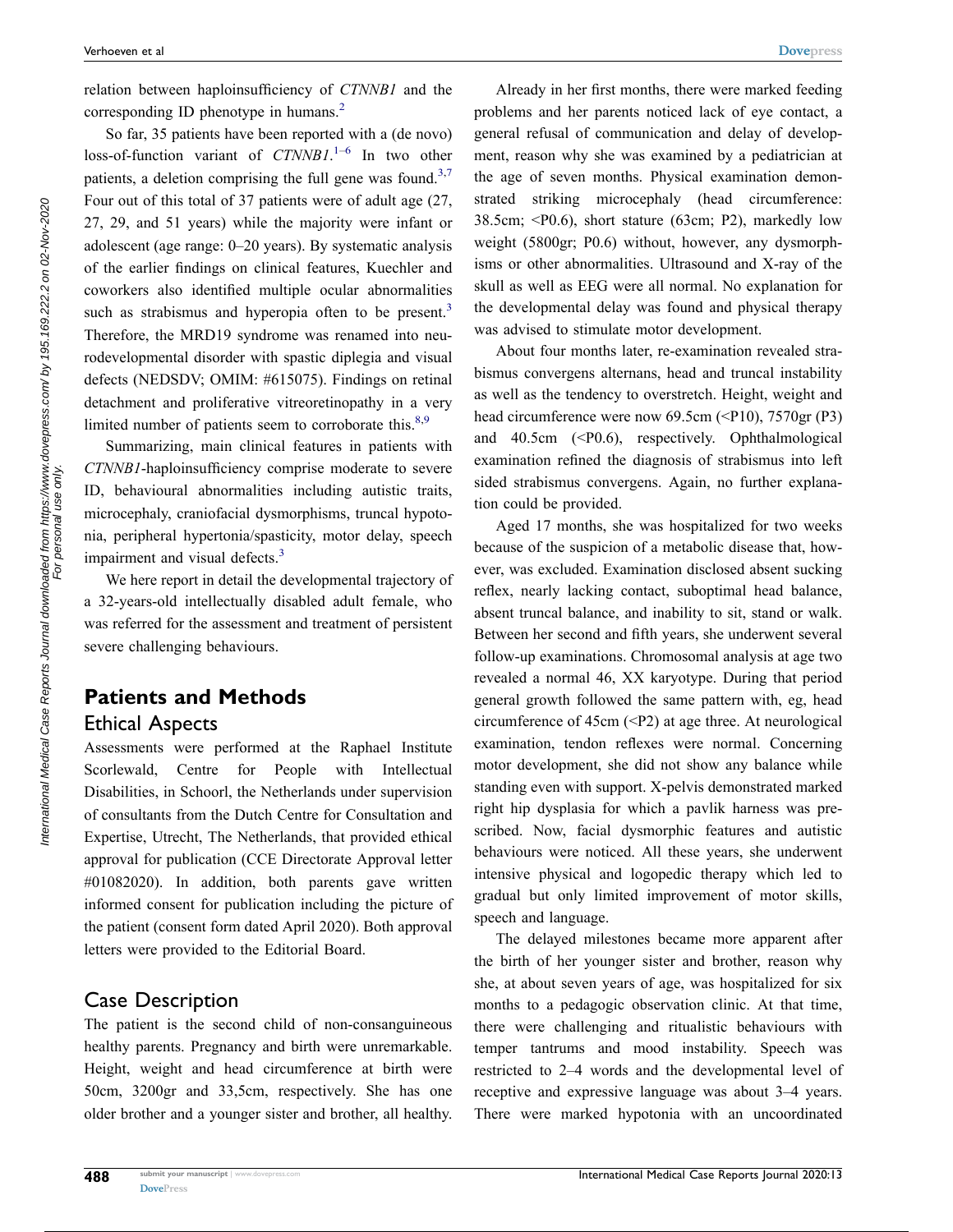global movement pattern, persisting mild overstretch, and valgus deformity. Because of the latter, aged 9, the patient successfully underwent bilateral extra-articular subtalar arthrodesis after which her walking pattern stabilized in that she was able to walk with support for a short distance. Nevertheless, she needed a wheeled walker and was partially wheelchair bound. Communication was hampered by frequent crying, involuntary gestures, and head banging. Behavioural observation revealed clear autistic traits. Special education and individual guidance within a structured environment were recommended.

At the age of 12, she was examined at a university clinic for child neurology. MRI scanning of the brain disclosed no abnormalities and a cause for her developmental delay and motor dysfunction could not be established. Shortly thereafter, a diagnosis of autism spectrum disorder was made at an outpatient department for child psychiatry.

During the following years, she lived at her parent's home, followed specialized education for some years, stayed during daytime within an activity center of an institute for people with intellectual disabilities where she was employed with simple work at the pottery and remained several weekends at the institute. During adolescence, her significant right convex thoracolumbar scoliosis increased markedly (40º), leading to a right structural kyphosis. In addition, she developed a spastic atactic walking pattern.

Aged 21, she was institutionalized permanently because of progressive problems with walking (nearly completely wheelchair bound) and intensifying of challenging behaviours with temper tantrums, anger, and screaming especially in situations with less structure and predictability. Over the following years, the patient participated in various simple daycare activities at the institute for people with ID while staying at her parent's home during the weekends. She was treated symptomatically with 0.1mg haloperidol twice daily and, at night, 40mg pipamperone in combination with 2mg melatonin. In addition, 800IE cholecalciferol once daily was prescribed.

#### Investigations

<span id="page-2-1"></span>Somatic investigation at the age of 32 years disclosed significant microcephaly with a head circumference of 50cm (P<0.6). Height and weight were 150cm and 50.1kg, respectively. She was almost completely wheelchair bound and there was no active language apart from limited 3 to 4 words sentences. Her eye movements were not always well coordinated with intermittent strabismus. Her behaviour showed clear autistic traits and she was not fully toilet trained with respect to urine continence. There were mild facial dysmorphisms, including divergent strabismus, thin lips, small alae nasi, full nasal tip, short philtrum, pointed chin, and slightly upslanted palpebral fissures (right>left) ([Figure 1\)](#page-2-0). As assessed with the Vineland Adaptive Behaviour Scale (VABS $10$ ), developmental age scores on domains of communication, daily activities, socialization, and motor skills were 34, 44, 18 and 16 months, respectively. Social-emotional development as measured by the Dutch scale for emotional

<span id="page-2-0"></span>

Figure 1 Clinical photographs of the patient at age 32 years showing mild facial dysmorphic features including divergent strabismus left eye, thin lips, small alae nasi, full nasal tip, short philtrum, pointed chin, and slightly upslanted palpebral fissures (right>left).

For personal use only.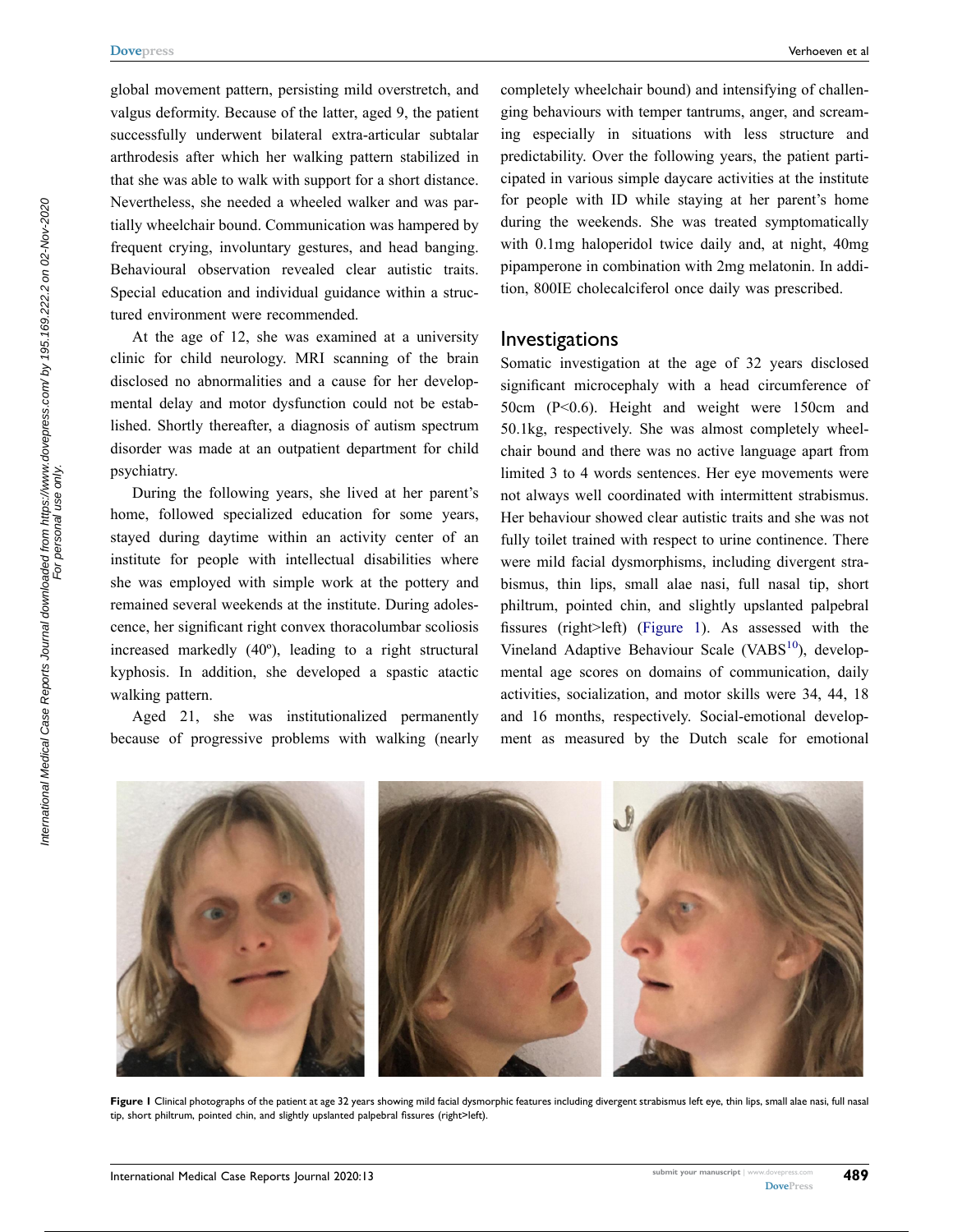<span id="page-3-2"></span><span id="page-3-1"></span>development in people with intellectual disability (SEO- $R<sup>11</sup>$  $R<sup>11</sup>$  $R<sup>11</sup>$ ) corresponded with a developmental age of 18 months. With the revised scale for autism and related disorders  $(AVZ-R<sup>12</sup>)$  $(AVZ-R<sup>12</sup>)$  $(AVZ-R<sup>12</sup>)$ , a total score of 16 was established (scores between 10 and 19 are indicative for autism). In addition, the total score on the Autism Diagnostic Observation Schedule (ADOS- $2^{13}$ ) of 27 (cut off: 9) corroborated a diagnosis of autism.

<span id="page-3-3"></span>Neurological examination demonstrated truncal hypotonia with severe kyphoscoliosis, mild intention tremor of both arms and distal spastic tetraparesis of the arms and legs, most pronounced at the lower extremities with increased tendon reflexes and bilateral Babinski sign. This neurological condition resulted in severely impaired walking capability in that she was, with support, able to take a few steps with a broad-based gait, only. Apart from strabismus, ophthalmologic evaluation showed no irregularities, especially no vitreoretinopathy. Relevant hematological (eg, white blood count and thrombocytes) and biochemical parameters (eg, vitamin status, thyroid and liver parameters, glucose, and lipid spectrum) were all normal. MRI scanning of the brain disclosed no abnormalities.

<span id="page-3-4"></span>Whole exome sequencing analysis was performed as described before.[14](#page-4-11) Essentially, DNA was sequenced on an Illumina HiSeq system after exome enrichment using the Agilent SureSelectXT Human All Exon 50Mb Kit. Reads were aligned to the Hg19 reference genome with BWA and variants were called using GATK and annotated using an in-house developed pipeline. Data analysis/filtering was performed essentially based on allele frequencies and mutation severity. This analysis demonstrated a heterozygous splice donor site variant in the *CTNNB1* gene [Chr3(GRCh37): g.41267064G>T; NM 001904.3: c.734+1G>T; r. spl?]. Subsequent targeted Sanger sequencing analysis of the patient and both her parents showed that this concerns a de novo variant (see [Supplementary figure](https://www.dovepress.com/get_supplementary_file.php?f=270487.pdf) for the Sanger sequencing electropherograms of the index and her parents). This specific variant in the *CTNNB1* gene has not been described before in the literature, but another variant of the same splice donor site was reported in 2019 in a patient with both severe ID and visual defects.<sup>6</sup> The de novo *CTNNB1* splice variant is considered to be causative for the severe ID and the clinical phenotype of the patient and is corresponding with a diagnosis of NEDSDV without, however, the vitreoretinopathy.

# Outcome and Follow-Up

After extensive multidisciplinary discussion of the etiological diagnosis and the potential neurological consequences, ie, slow progression of the spastic atactic paraparesis especially of the legs, it was decided to focus individualized daily guidance as much as possible to both the patients autistic behaviour repertoire and her slowly progressive neurological dysfunctions. This approach resulted in a significant reduction of her challenging behaviours, in particular aggression, temper tantrums and anxieties. Although the effectiveness of medication was doubtful, the symptomatic psychopharmacotherapy was kept unchanged.

#### **Discussion**

Here, an adult severely intellectually disabled female patient, aged 32, is described with a de novo heterozygous *CTNNB1* variant that, to the best of our knowledge, has not been published earlier nor is included in the international DECIPHER database or present in our inhouse database. Her main phenotypical characteristics include ID, mild facial dysmorphic features, severe speech and language impairment, microcephaly, truncal hypotonia, progressive distal peripheral spasticity leading to broadbased ataxic gait, and strabismus. In addition, mild overstretch was present as well as severe thoracolumbar kyphoscoliosis. Whereas the first decades of the developmental trajectory of the patient were dominated by the above described somato/neurological abnormalities, from young adulthood and up, behavioural abnormalities and psychopathology within the autism spectrum became more prominent.

<span id="page-3-0"></span>While this set of characteristics is fully compatible with those as described by both Kuechler and Kharbanda and their coworkers,  $3,5$  $3,5$  in the present patient, for the first time, the results of extensive formal assessment of behaviour and psychopathology are reported confirming an AVZ-R and ADOS-compliant diagnosis of autism. This observation is in line with the report by Dong and associates who showed that loss-of-function of CTTNB1 in mice leads to behaviours showing similarity to autism, like significantly impaired object recognition and social interactions as well as elevated repetitive behaviours.<sup>15</sup>

# <span id="page-3-5"></span>**Conclusion**

As the case presented here demonstrates, medical professionals should at present consider whole-exome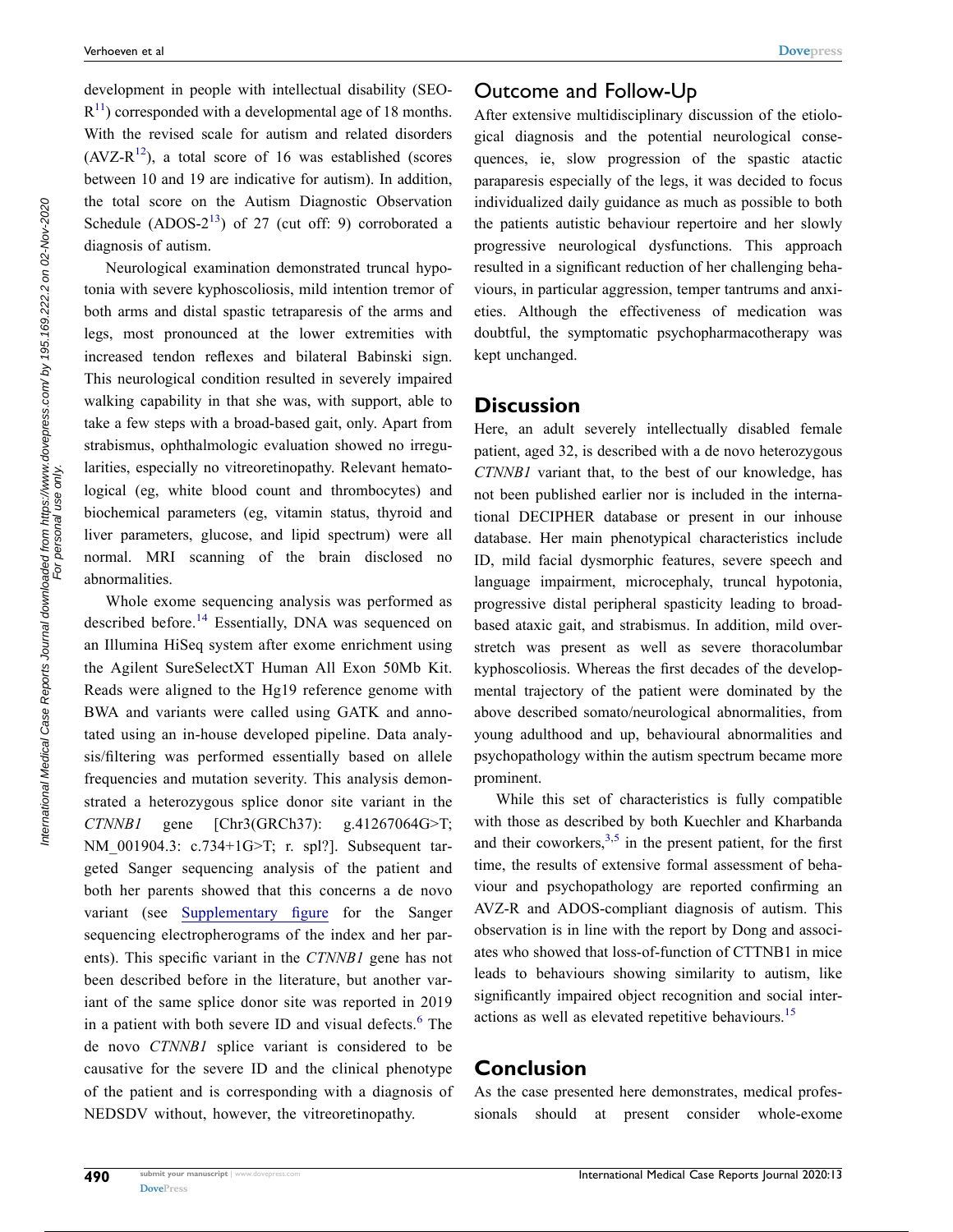sequencing as the starting point in etiological investigation, especially in older patients with so far unexplained ID with or without neurological and/or somatic comorbidities. This may be of great importance to elucidate course and prognosis of newly discovered genetic disorders. In the here presented patient, haploinsufficiency of *CTNNB1*  is responsible for the craniofacial/ID/somato-neurological phenotypes and may be crucially involved in the gradual behavioural development from autistic traits to definite autism that necessitates permanent adjustment of daily guidance.

# **Acknowledgments**

Written informed consent was obtained from the parents for publication of the case history of the patient, including a photograph of her face. The patient was referred by the Centre of Consultation and Expertise, region West. The authors are indebted to the staff members of the Raphael Institute for Intellectual Disabilities, location Scorlewald Schoorl, for their careful observations of the behaviour status of the patient. Thanks are extended to Mrs. M. T Flohil, neurologist at the Northwest Hospital Group location Alkmaar and to Mrs. C. A. T. van den Berg, ophthalmologist at the Eye Centre North-Holland location Heerhugowaard, for their detailed neurological and ophthalmological examination of the patient.

# **Author Contributions**

All authors made a significant contribution to the work reported, whether that is in the conception, study design, execution, acquisition of data, analysis and interpretation, or in all these areas; took part in drafting, revising or critically reviewing the article; gave final approval of the version to be published; have agreed on the journal to which the article has been submitted; and agree to be accountable for all aspects of the work.

## **Disclosure**

The authors report no conflicts of interest for this work.

# **References**

- <span id="page-4-0"></span>1. De Ligt J, Willemsen MH, van Bon BWM, et al. Diagnostic exome sequencing in persons with severe intellectual disability. *N Engl J Med*. [2012](#page-0-7);367(20):1921–1929. doi:[10.1056/NEJMoa1206524](https://doi.org/10.1056/NEJMoa1206524)
- <span id="page-4-1"></span>2. Tucci V, Kleefstra T, Hardy A, et al. Dominant β-catenin mutations cause intellectual disability with recognizable syndromic features. *J Clin Invest*. [2014;](#page-1-0)124(4):1468–1482.
- <span id="page-4-3"></span>3. Kuechler A, Willemsen MH, Albrecht B, et al. De novo mutations in beta-catenin (CTNNB1) appear to be a frequent cause of intellectual disability: expanding the mutational and clinical spectrum. *Hum Genet*. [2015](#page-1-1);134(1):97–109. doi:[10.1007/s00439-014-1498-1](https://doi.org/10.1007/s00439-014-1498-1)
- 4. Winnczewka-Wiktor A, Badura-Stronka M, Monies-Nowicka A, et al. A de novo CTNNBI nonsense mutation associated with syndromic atypical hyperekplexia, microcephaly and intellectual disability: a case report. *BMC Neurol*. 2016;16(1):35. doi:[10.1186/s12883-](https://doi.org/10.1186/s12883-016-0554-y) [016-0554-y](https://doi.org/10.1186/s12883-016-0554-y)
- <span id="page-4-12"></span>5. Kharbanda M, Piltz DT, Tomkins S, et al. Clinical features associated with CTNNB1 de novo loss of function mutations in ten individuals. *Eur J Med Genet*. [2017;](#page-3-0)60(2):130–135. doi:[10.1016/j.ejmg.2016.](https://doi.org/10.1016/j.ejmg.2016.11.008) [11.008](https://doi.org/10.1016/j.ejmg.2016.11.008)
- <span id="page-4-2"></span>6. Wang H, Zhao Y, Yang L, Han S, Qi M. Identification of a novel splice mutation in CTNNB1 gene in a Chinese family with both severe intellectual disability and serious visual defects. *Neurol Sci*. [2019](#page-1-2);40(8):1701–1704. doi:[10.1007/s10072-019-03823-5](https://doi.org/10.1007/s10072-019-03823-5)
- <span id="page-4-4"></span>7. Dubruc E, Putoux A, Labalme A, Rougeot C, Sanlaville D, Edery P. A new intellectual disability syndrome caused by CTNNB1 haploinsufficiency. *Am J Med Genet*. [2014](#page-1-3);164(6):1571–1575. doi:[10.1002/](https://doi.org/10.1002/ajmg.a.36484) [ajmg.a.36484](https://doi.org/10.1002/ajmg.a.36484)
- <span id="page-4-5"></span>8. Li N, Xu Y, Li G, et al. Exome sequencing identifies a de novo mutation of CTNNB1 gene in a patient mainly presented with retinal detachment, lens and vitreous opacities, microcephaly, and developmental delay. Case report and literature review. *Medicine*. [2017](#page-1-4);96 (20):e6914. doi:[10.1097/MD.0000000000006914](https://doi.org/10.1097/MD.0000000000006914)
- <span id="page-4-6"></span>9. Panagiotou ES, Doriano CS, Poulter JA, et al. Defects in the cell signaling mediator β-catenin cause the retinal vascular condition FEVR. *Am J Hum Genet*. [2017;](#page-1-4)100(6):960–968. doi:[10.1016/j.ajhg.](https://doi.org/10.1016/j.ajhg.2017.05.001) [2017.05.001](https://doi.org/10.1016/j.ajhg.2017.05.001)
- <span id="page-4-7"></span>10. De Bildt A, Kraijer D. *Dutch Adaptation of the Vineland Adaptive Behavior Scale of Sparrow, Balla, and Cicchetti*. Leiden, The Netherlands: PITS; [2003](#page-2-1).
- <span id="page-4-8"></span>11. Claes L, Verduyn A. *Scale for Emotional Development in People with Intellectual Disability [SEO-R: Schaal Voor Emotionele Ontwikkeling Bij Mensen Met Een Verstandelijke Beperking – Revised]*. Apeldoorn: Garant; [2012](#page-3-1).
- <span id="page-4-9"></span>12. Kraaijer DW. *Scale for Autism and Related Disorders [AVZ-R: Autisme- En Verwante Stoornissenschaal-Z – Revised]*. Amsterdam: Swets & Zeitlinger; [1999](#page-3-2).
- <span id="page-4-10"></span>13. De Bildt A, De Jonge M, Greaves-Lord K. *ADOS-2 Autism Diagnostic Observation Schedule (Dutch Version)*. Amsterdam: Hogrefe; [2013](#page-3-3).
- <span id="page-4-11"></span>14. Haer-Wigman L, van Zelst-stams WAG, Ofundt R, et al. Diagnostic exome sequencing in 266 Dutch patients with visual impairment. *Eur J Hum Genet*. [2017;](#page-3-4)25(5):591–599. doi:[10.1038/ejhg.2017.9](https://doi.org/10.1038/ejhg.2017.9)
- <span id="page-4-13"></span>15. Dong F, Jiang J, McSweeney C, Zou D, Liu L, Mao Y. Deletion of CTNNB1 in inhibitory circuitry contributes to autism-associated behavioral defects. *Hum Mol Genet*. [2016;](#page-3-5)25(13):2738–2751.